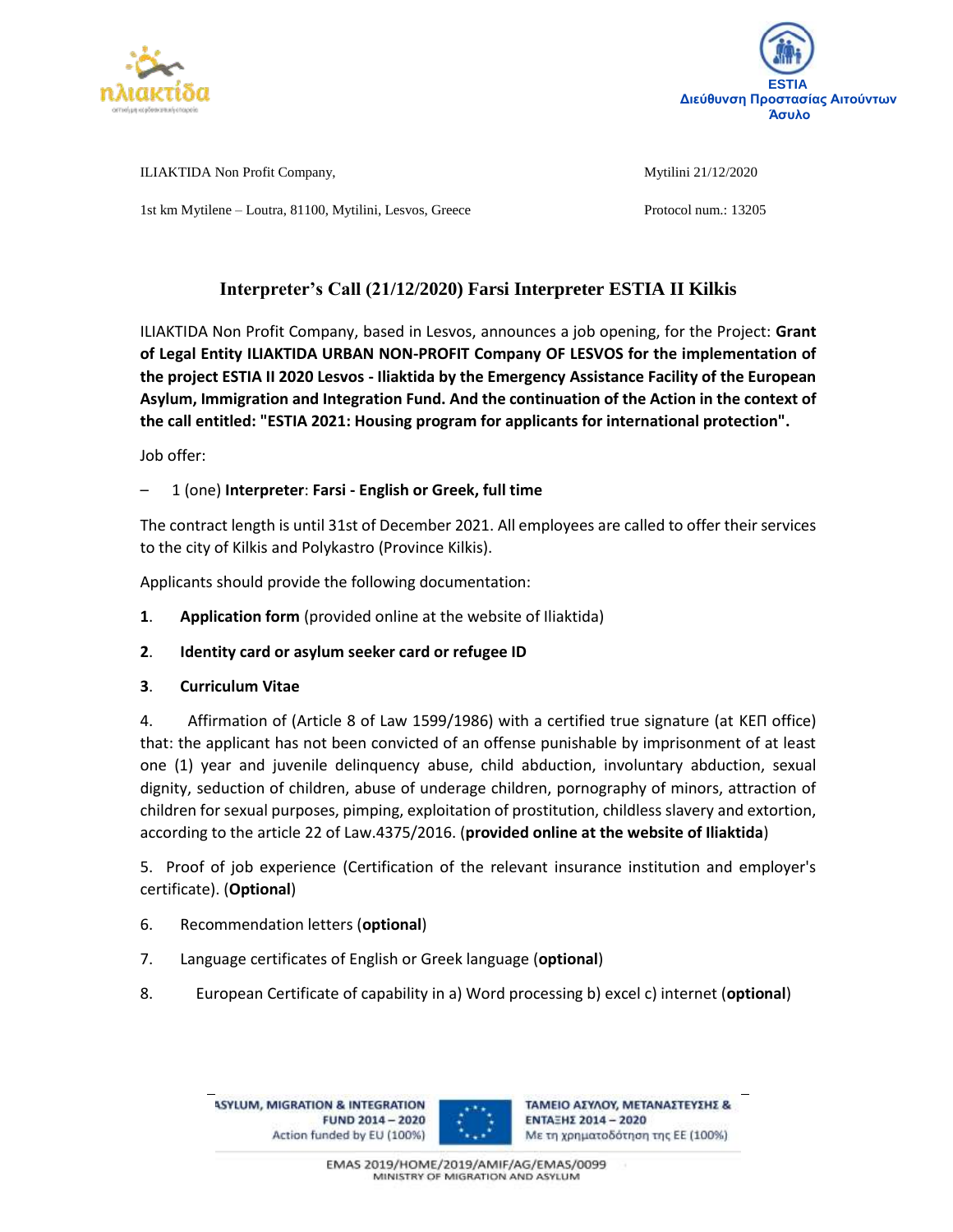



## 9. Greek Tax Number, obtained (**optional**)

#### Job description:

- Professional/technical skills
- a) Apprehension of Greek or English language
- b) Mother language Farsi
- c) Job experience on interpretation or translation in Farsi language (optional)
- Duties

a) Facilitation of communication through interpretation or translation orally mainly or written, of the language spoken by the beneficiaries of the shelters and employees for the apprehension of activities developed by the series provided, the completion of requests and cover of needs.

b) Interpretation between beneficiaries, the work team, the authorities related to the asylum provision, other authorities implicated in the program of beneficiary support.

c) Translation of documents related to the program.

#### **HOW TO PARTICIPATE**

**People interested complete and sign the application attached to the website, which will get no. upon receipt. Candidates are invited to send electronically (in pdf files) to the e-mail: jobskilkis@iliaktida-amea.gr all the supporting documents of the position with title / subject: Announcement (21/12/2020) Farsi Interpreter. The deadline for sending the supporting documents expires on Friday, January 1, 2020 at 23:59.**

### **Proof of job experience**

When experience has been acquired abroad:

For experience similar to that of a specialty acquired abroad, in addition to the other documents required by the above, where appropriate, paragraphs, the applicant shall provide:

(1) Where, under the current legal status of the State, the insurance of workers for a particular occupation or a particular employment relationship is compulsory:

**ASYLUM, MIGRATION & INTEGRATION** FUND 2014 - 2020 Action funded by EU (100%)



ΤΑΜΕΙΟ ΑΣΥΛΟΥ, ΜΕΤΑΝΑΣΤΕΥΣΗΣ & ΕΝΤΑΞΗΣ 2014 - 2020 Με τη χρηματοδότηση της ΕΕ (100%)